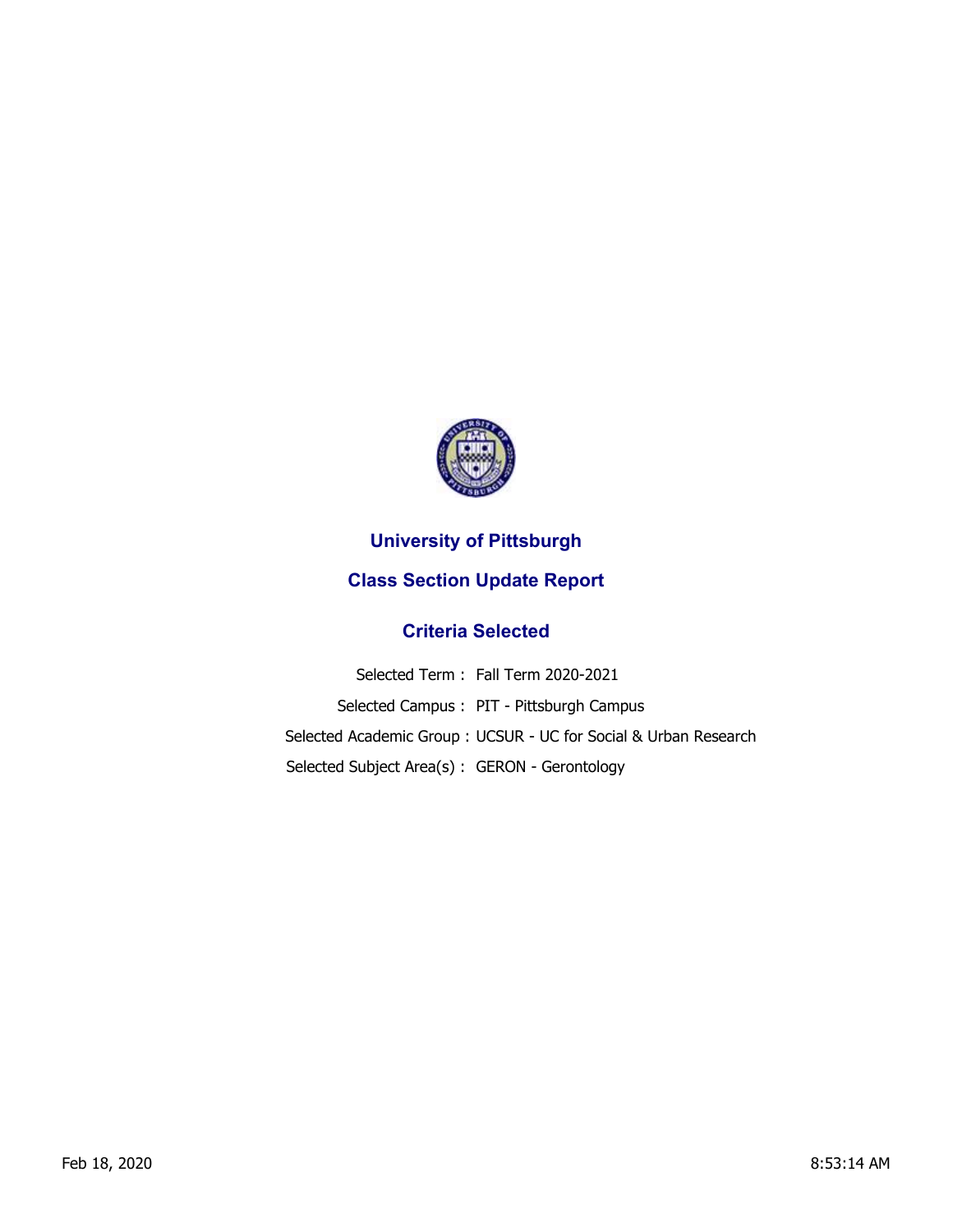**Class Section Update Report**

Cancel **Change** 

| Page 1 of 6                                                                                                                                                                                  |                                                                                                                                                                                                                 | University of Pittsburgh                                                                                |                                                                                        |                                                                                                                             |
|----------------------------------------------------------------------------------------------------------------------------------------------------------------------------------------------|-----------------------------------------------------------------------------------------------------------------------------------------------------------------------------------------------------------------|---------------------------------------------------------------------------------------------------------|----------------------------------------------------------------------------------------|-----------------------------------------------------------------------------------------------------------------------------|
| Term: 2211 Campus: PIT - Pittsburgh Campus                                                                                                                                                   |                                                                                                                                                                                                                 |                                                                                                         | Academic Group: UCSUR - UC for Social & Urban Research                                 |                                                                                                                             |
| <b>Course ID: 109976</b><br><b>Subject Area: GERON</b><br>Catalog Nbr: 2000<br><b>Class Nbr: 16423</b><br><b>Course Offering Nbr: 1</b><br><b>Academic Organization: GERON - Gerontology</b> | <b>Class Section: 1060</b><br><b>Component: DIR - Directed Studies</b><br><b>Class Type: Enrollment Section</b>                                                                                                 |                                                                                                         | <b>Minimum</b><br><b>Units: 1.00</b><br><b>Academic Progress</b><br><b>Units: 1.00</b> | <b>Maximum</b><br><b>Units: 6.00</b><br><b>FA Units:</b><br>1.00                                                            |
| <b>Short Title: DIRECTED STUDY</b>                                                                                                                                                           |                                                                                                                                                                                                                 |                                                                                                         |                                                                                        |                                                                                                                             |
| Free Format Topic: (30 Characters)                                                                                                                                                           |                                                                                                                                                                                                                 |                                                                                                         | Fee Type:                                                                              | Fee Amount:                                                                                                                 |
|                                                                                                                                                                                              |                                                                                                                                                                                                                 |                                                                                                         |                                                                                        |                                                                                                                             |
| <b>Session: AT</b>                                                                                                                                                                           | <b>Start Date: 8/24/2020</b><br>End Date: 12/12/2020                                                                                                                                                            |                                                                                                         | <b>Associated Class: 1060</b>                                                          | Location: PGH                                                                                                               |
|                                                                                                                                                                                              |                                                                                                                                                                                                                 |                                                                                                         |                                                                                        |                                                                                                                             |
| <b>Schedule</b>                                                                                                                                                                              | <b>Instructor Role</b><br><b>Instructor</b>                                                                                                                                                                     |                                                                                                         | <b>Instructor Name:</b>                                                                |                                                                                                                             |
| Y/N<br>Print: Y                                                                                                                                                                              | ID:<br>0                                                                                                                                                                                                        |                                                                                                         | No Instructor Assigned                                                                 |                                                                                                                             |
| <b>Facility ID:</b><br>Room:<br><b>TBATBA</b><br><b>TBA</b><br>Consent:<br><b>Instructor Consent</b><br>Required<br>Course<br>Course<br><b>Attribute:</b>                                    | <b>Room Capacity: Mtg Start:</b><br>0<br><b>Grading Basis:</b><br><b>Instructor Edit:</b><br>No Enrollment<br><b>Grad Letter Grade</b><br>Choice<br><b>Combined Section</b><br><b>Attribute Value: Subject:</b> | Mtg End:<br>Day:<br><b>Enrollment</b><br>Capacity: 35<br><b>Combined Section</b><br><b>Catalog Nbr:</b> | <b>Combined Section</b><br><b>Class Number:</b>                                        | <b>Start Date:</b><br><b>End Date:</b><br>12/12/2020<br>8/24/2020<br><b>Combined Section</b><br><b>Enrollment Capacity:</b> |
| <b>Room Characteristic</b>                                                                                                                                                                   |                                                                                                                                                                                                                 |                                                                                                         |                                                                                        |                                                                                                                             |
|                                                                                                                                                                                              |                                                                                                                                                                                                                 |                                                                                                         |                                                                                        |                                                                                                                             |
| <b>Start Date</b><br><b>Reserve Capacity Requirement</b><br><b>Cap Enrl</b>                                                                                                                  |                                                                                                                                                                                                                 |                                                                                                         |                                                                                        |                                                                                                                             |
|                                                                                                                                                                                              |                                                                                                                                                                                                                 |                                                                                                         |                                                                                        |                                                                                                                             |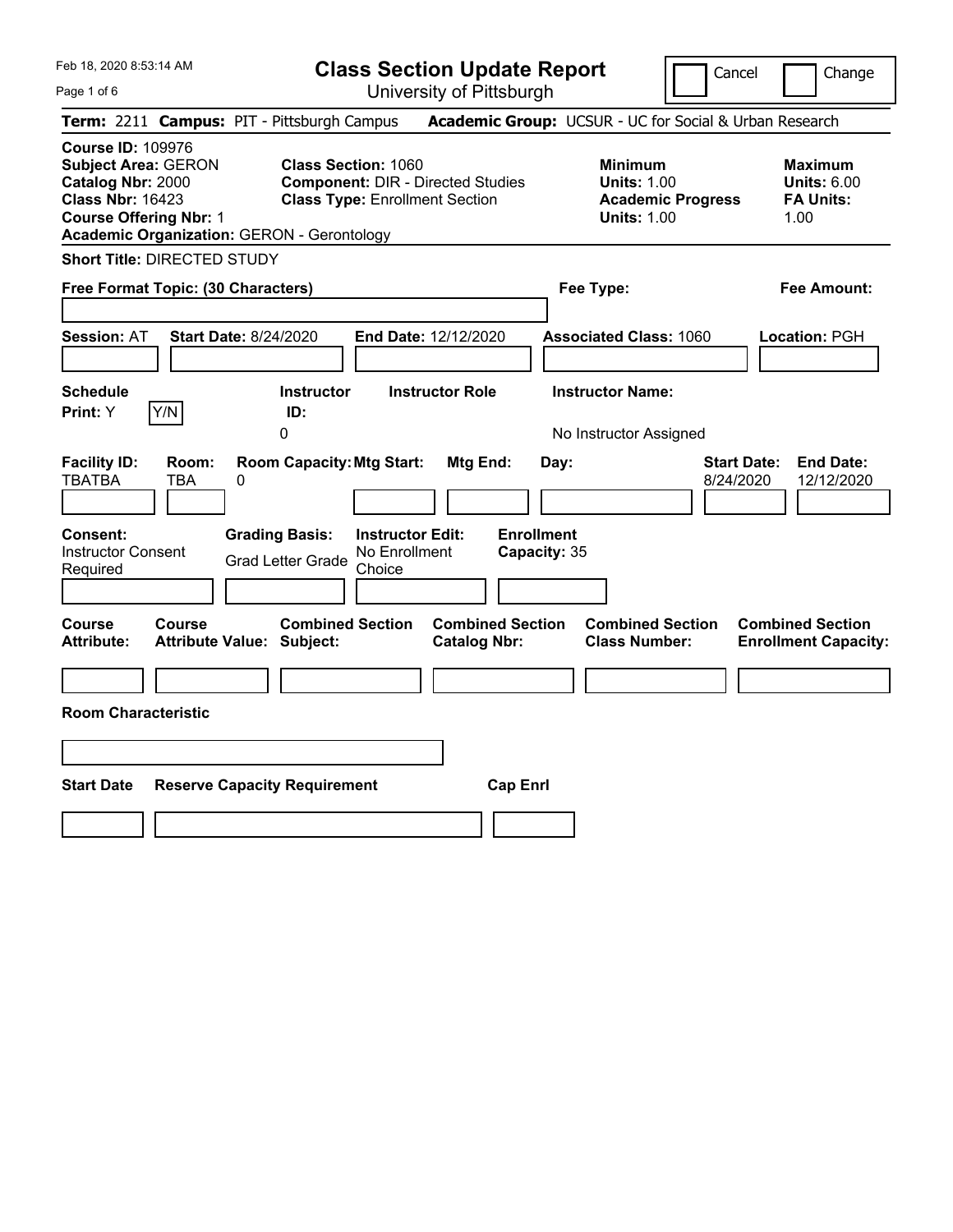**Class Section Update Report**

Cancel **Change** 

| Page 2 of 6                                                                                                                                                                                  | University of Pittsburgh                                                                                |                                                                                        |                                                                   |  |  |
|----------------------------------------------------------------------------------------------------------------------------------------------------------------------------------------------|---------------------------------------------------------------------------------------------------------|----------------------------------------------------------------------------------------|-------------------------------------------------------------------|--|--|
| Term: 2211 Campus: PIT - Pittsburgh Campus                                                                                                                                                   |                                                                                                         | Academic Group: UCSUR - UC for Social & Urban Research                                 |                                                                   |  |  |
| <b>Course ID: 150389</b><br><b>Subject Area: GERON</b><br>Catalog Nbr: 2001<br><b>Class Nbr: 16033</b><br><b>Course Offering Nbr: 1</b><br><b>Academic Organization: GERON - Gerontology</b> | <b>Class Section: 1040</b><br><b>Component: LEC - Lecture</b><br><b>Class Type: Enrollment Section</b>  | <b>Minimum</b><br><b>Units: 3.00</b><br><b>Academic Progress</b><br><b>Units: 3.00</b> | <b>Maximum</b><br><b>Units: 3.00</b><br><b>FA Units:</b><br>3.00  |  |  |
|                                                                                                                                                                                              | <b>Short Title: ETHICS AND AGING</b>                                                                    |                                                                                        |                                                                   |  |  |
| Free Format Topic: (30 Characters)                                                                                                                                                           |                                                                                                         | Fee Type:                                                                              | Fee Amount:                                                       |  |  |
| <b>Start Date: 8/24/2020</b><br><b>Session: AT</b>                                                                                                                                           | End Date: 12/12/2020                                                                                    | <b>Associated Class: 1040</b>                                                          | Location: PGH                                                     |  |  |
| <b>Schedule</b><br>Y/N<br>Print: Y                                                                                                                                                           | <b>Instructor Role</b><br><b>Instructor</b><br>ID:<br>3458138<br>Primary Instructor                     | <b>Instructor Name:</b><br>Mace, Zachary Scott                                         |                                                                   |  |  |
| <b>Facility ID:</b><br>Room:<br>FORBL00108<br>00108<br>35                                                                                                                                    | <b>Room Capacity: Mtg Start:</b><br>Mtg End:<br>5:00 PM<br>8:00 PM                                      | Day:<br>Mo                                                                             | <b>Start Date:</b><br><b>End Date:</b><br>8/24/2020<br>12/12/2020 |  |  |
| <b>Consent:</b><br>No Special Consent<br>Required                                                                                                                                            | <b>Grading Basis:</b><br><b>Instructor Edit:</b><br>No Enrollment<br><b>Grad Letter Grade</b><br>Choice | <b>Enrollment</b><br>Capacity: 10                                                      |                                                                   |  |  |
| Course<br>Course<br>Attribute:<br><b>Attribute Value: Subject:</b>                                                                                                                           | <b>Combined Section</b><br><b>Combined Section</b><br><b>Catalog Nbr:</b>                               | <b>Combined Section</b><br><b>Class Number:</b>                                        | <b>Combined Section</b><br><b>Enrollment Capacity:</b>            |  |  |
|                                                                                                                                                                                              |                                                                                                         |                                                                                        |                                                                   |  |  |
| <b>Room Characteristic</b>                                                                                                                                                                   |                                                                                                         |                                                                                        |                                                                   |  |  |
|                                                                                                                                                                                              |                                                                                                         |                                                                                        |                                                                   |  |  |
| <b>Start Date</b><br><b>Cap Enrl</b><br><b>Reserve Capacity Requirement</b>                                                                                                                  |                                                                                                         |                                                                                        |                                                                   |  |  |
|                                                                                                                                                                                              |                                                                                                         |                                                                                        |                                                                   |  |  |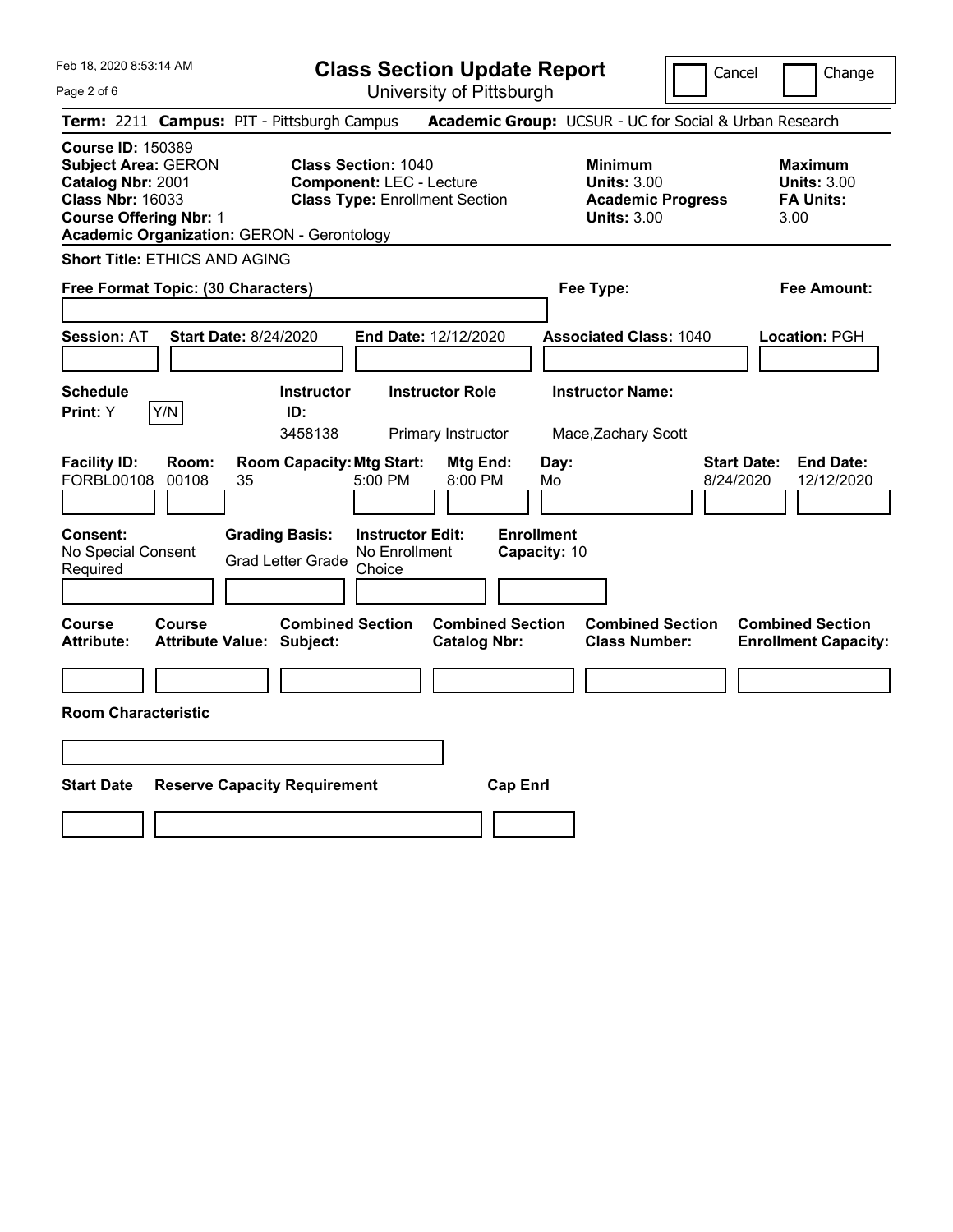Page 3 of 6

**Class Section Update Report**

Cancel **Change** 

University of Pittsburgh

| Term: 2211 Campus: PIT - Pittsburgh Campus                                                                                                                                                   |                                                                                                         |                                                | Academic Group: UCSUR - UC for Social & Urban Research                                 |                                                                   |
|----------------------------------------------------------------------------------------------------------------------------------------------------------------------------------------------|---------------------------------------------------------------------------------------------------------|------------------------------------------------|----------------------------------------------------------------------------------------|-------------------------------------------------------------------|
| <b>Course ID: 150389</b><br><b>Subject Area: GERON</b><br>Catalog Nbr: 2001<br><b>Class Nbr: 28920</b><br><b>Course Offering Nbr: 1</b><br><b>Academic Organization: GERON - Gerontology</b> | <b>Class Section: 1999</b><br><b>Component: LEC - Lecture</b><br><b>Class Type: Enrollment Section</b>  |                                                | <b>Minimum</b><br><b>Units: 3.00</b><br><b>Academic Progress</b><br><b>Units: 3.00</b> | Maximum<br><b>Units: 3.00</b><br><b>FA Units:</b><br>3.00         |
| <b>Short Title: ETHICS AND AGING</b>                                                                                                                                                         |                                                                                                         |                                                |                                                                                        |                                                                   |
| Free Format Topic: (30 Characters)                                                                                                                                                           |                                                                                                         |                                                | Fee Type:                                                                              | <b>Fee Amount:</b>                                                |
| <b>Session: AT</b><br><b>Start Date: 8/24/2020</b>                                                                                                                                           | End Date: 12/12/2020                                                                                    |                                                | <b>Associated Class: 1999</b>                                                          | Location: PITTONLINE                                              |
| <b>Schedule</b><br>Y/N<br>Print: Y                                                                                                                                                           | <b>Instructor</b><br>ID:<br>3458138                                                                     | <b>Instructor Role</b><br>Primary Instructor   | <b>Instructor Name:</b><br>Mace, Zachary Scott                                         |                                                                   |
| <b>Facility ID:</b><br>Room:<br><b>WEBTBA</b><br><b>TBA</b><br>0                                                                                                                             | <b>Room Capacity: Mtg Start:</b>                                                                        | Mtg End:                                       | Day:                                                                                   | <b>Start Date:</b><br><b>End Date:</b><br>8/24/2020<br>12/12/2020 |
| <b>Consent:</b><br><b>Department Consent</b><br>Required                                                                                                                                     | <b>Grading Basis:</b><br><b>Instructor Edit:</b><br>No Enrollment<br><b>Grad Letter Grade</b><br>Choice | <b>Enrollment</b><br>Capacity: 10              |                                                                                        |                                                                   |
| <b>Course</b><br><b>Course</b><br><b>Attribute:</b><br><b>Attribute Value: Subject:</b><br>WEB<br>idm                                                                                        | <b>Combined Section</b>                                                                                 | <b>Combined Section</b><br><b>Catalog Nbr:</b> | <b>Combined Section</b><br><b>Class Number:</b>                                        | <b>Combined Section</b><br><b>Enrollment Capacity:</b>            |
| <b>Room Characteristic</b>                                                                                                                                                                   |                                                                                                         |                                                |                                                                                        |                                                                   |
|                                                                                                                                                                                              |                                                                                                         |                                                |                                                                                        |                                                                   |
| <b>Start Date</b><br><b>Reserve Capacity Requirement</b><br><b>Cap Enrl</b>                                                                                                                  |                                                                                                         |                                                |                                                                                        |                                                                   |
|                                                                                                                                                                                              |                                                                                                         |                                                |                                                                                        |                                                                   |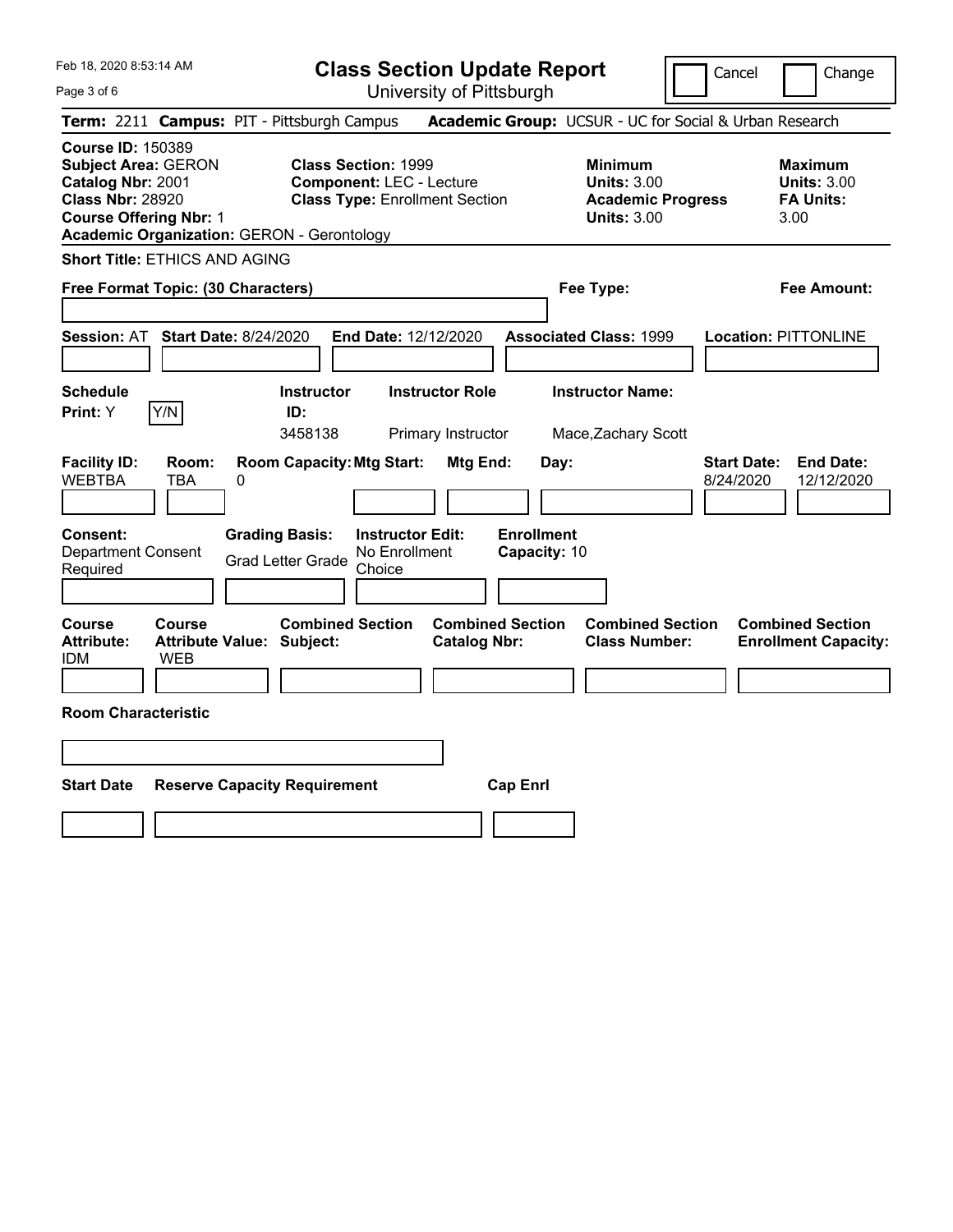**Class Section Update Report**

Cancel Change

Page 4 of 6

University of Pittsburgh **Term:** 2211 **Campus:** PIT - Pittsburgh Campus **Academic Group:** UCSUR - UC for Social & Urban Research **Course ID:** 184153 **Subject Area:** GERON **Class Section:** 1010 **Minimum Maximum Catalog Nbr:** 2008 **Component:** LEC - Lecture **Units:** 3.00 **Units:** 3.00 **Class Nbr:** 21733 **Class Type:** Enrollment Section **Academic Progress FA Units: Course Offering Nbr:** 1 **Units:** 3.00 3.00 **Academic Organization:** GERON - Gerontology **Short Title:** HUMN PERF, NUTRITION AND AGING **Free Format Topic: (30 Characters) Fee Type: Fee Amount: Session:** AT **Start Date:** 8/24/2020 **End Date:** 12/12/2020 **Associated Class:** 1010 **Location:** PITTONLINE **Schedule Instructor Instructor Role Instructor Name: Print:**  $Y$   $|Y/N|$  **ID:** 2904174 Primary Instructor Dodd,Judith L 2939297 Primary Instructor Hughes,Tiffany F **Facility ID: Room: Room Capacity:Mtg Start: Mtg End: Day: Start Date: End Date:** WEBTBA TBA 0 8/24/2020 12/12/2020 **Consent: Grading Basis: Instructor Edit: Enrollment** Department Consent Required Grad Letter Grade No Enrollment Choice **Capacity:** 12 **Course Course Combined Section Combined Section Combined Section Combined Section**  Attribute: Attribute Value: Subject: Catalog Nbr: Class Number: Enrollment Capacity: IDM WEB **Room Characteristic Start Date Reserve Capacity Requirement Cap Enrl**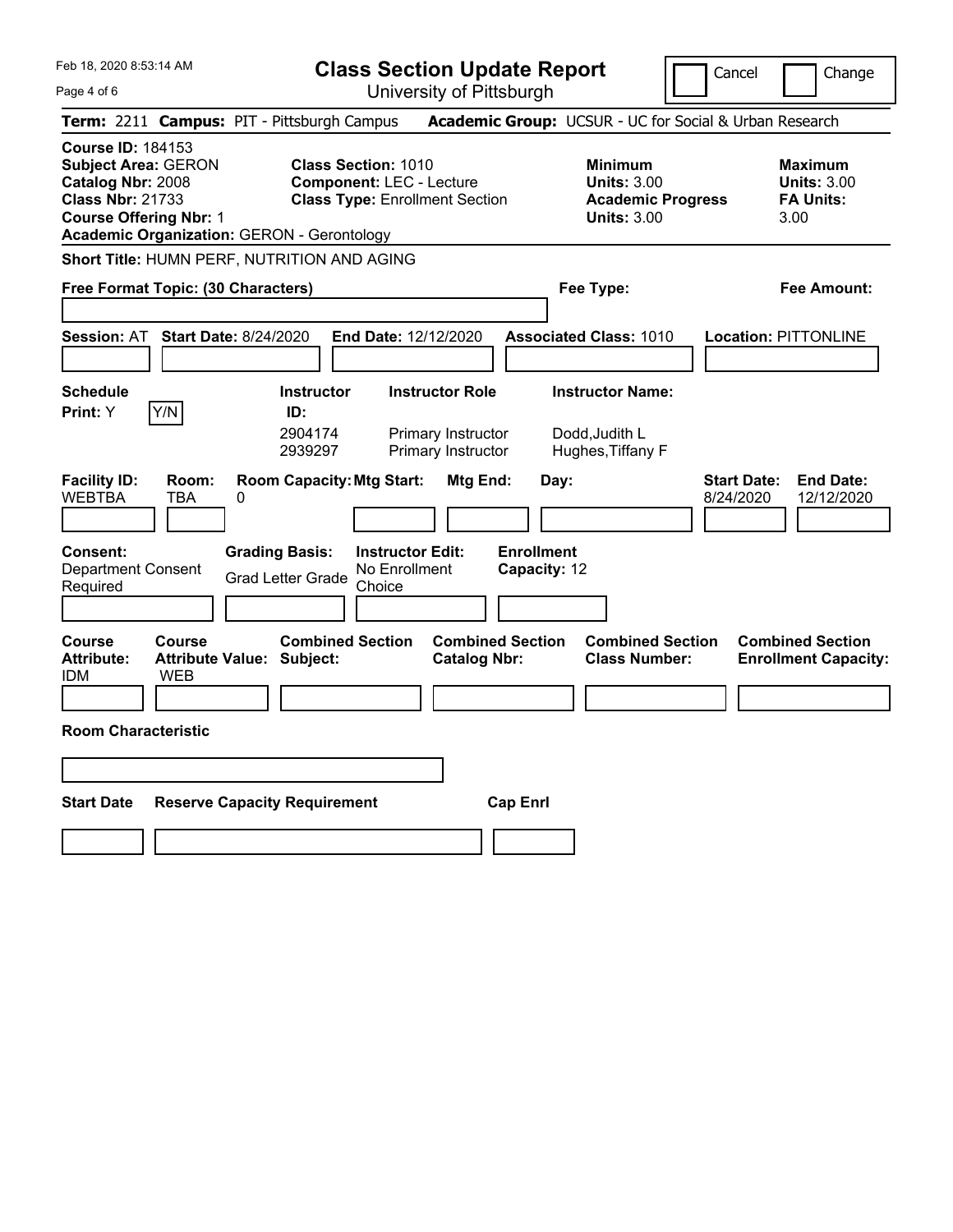| Feb 18, 2020 8:53:14 AM<br>Page 5 of 6                                                                                                                                                       | <b>Class Section Update Report</b><br>University of Pittsburgh                                         |                                                                                   | Cancel<br>Change                                                  |  |
|----------------------------------------------------------------------------------------------------------------------------------------------------------------------------------------------|--------------------------------------------------------------------------------------------------------|-----------------------------------------------------------------------------------|-------------------------------------------------------------------|--|
| Term: 2211 Campus: PIT - Pittsburgh Campus                                                                                                                                                   |                                                                                                        | Academic Group: UCSUR - UC for Social & Urban Research                            |                                                                   |  |
| <b>Course ID: 189458</b><br><b>Subject Area: GERON</b><br>Catalog Nbr: 2011<br><b>Class Nbr: 26884</b><br><b>Course Offering Nbr: 1</b><br><b>Academic Organization: GERON - Gerontology</b> | <b>Class Section: 1010</b><br><b>Component: LEC - Lecture</b><br><b>Class Type: Enrollment Section</b> | <b>Minimum</b><br>Units: $3.00$<br><b>Academic Progress</b><br><b>Units: 3.00</b> | <b>Maximum</b><br><b>Units: 3.00</b><br><b>FA Units:</b><br>3.00  |  |
| <b>Short Title: NAVIGTNG GRIEF&amp;LOSS OLDER ADLT</b>                                                                                                                                       |                                                                                                        |                                                                                   |                                                                   |  |
| Free Format Topic: (30 Characters)                                                                                                                                                           |                                                                                                        | Fee Type:                                                                         | Fee Amount:                                                       |  |
| <b>Session: AT</b><br><b>Start Date: 8/24/2020</b>                                                                                                                                           | End Date: 12/12/2020                                                                                   | <b>Associated Class: 1010</b>                                                     | <b>Location: PITTONLINE</b>                                       |  |
| <b>Schedule</b>                                                                                                                                                                              | <b>Instructor Role</b><br><b>Instructor</b>                                                            | <b>Instructor Name:</b>                                                           |                                                                   |  |
| Print: Y<br>Y/N<br>ID:                                                                                                                                                                       |                                                                                                        |                                                                                   |                                                                   |  |
|                                                                                                                                                                                              | 1121613<br>Primary Instructor                                                                          | Sabbagh, Tammy M.                                                                 |                                                                   |  |
| <b>Facility ID:</b><br>Room:<br><b>WEBTBA</b><br>TBA<br>0                                                                                                                                    | <b>Room Capacity: Mtg Start:</b><br>Mtg End:                                                           | Day:                                                                              | <b>Start Date:</b><br><b>End Date:</b><br>8/24/2020<br>12/12/2020 |  |
| <b>Grading Basis:</b><br>Consent:<br><b>Department Consent</b><br><b>Grad Letter Grade</b><br>Required                                                                                       | <b>Instructor Edit:</b><br>No Enrollment<br>Choice                                                     | <b>Enrollment</b><br>Capacity: 15                                                 |                                                                   |  |
| <b>Course</b><br><b>Course</b><br><b>Attribute:</b><br><b>Attribute Value: Subject:</b><br><b>IDM</b><br>WEB                                                                                 | <b>Combined Section</b><br><b>Combined Section</b><br><b>Catalog Nbr:</b>                              | <b>Combined Section</b><br><b>Class Number:</b>                                   | <b>Combined Section</b><br><b>Enrollment Capacity:</b>            |  |
|                                                                                                                                                                                              |                                                                                                        |                                                                                   |                                                                   |  |
| <b>Room Characteristic</b>                                                                                                                                                                   |                                                                                                        |                                                                                   |                                                                   |  |
|                                                                                                                                                                                              |                                                                                                        |                                                                                   |                                                                   |  |
| <b>Start Date</b><br><b>Reserve Capacity Requirement</b><br><b>Cap Enrl</b>                                                                                                                  |                                                                                                        |                                                                                   |                                                                   |  |
|                                                                                                                                                                                              |                                                                                                        |                                                                                   |                                                                   |  |